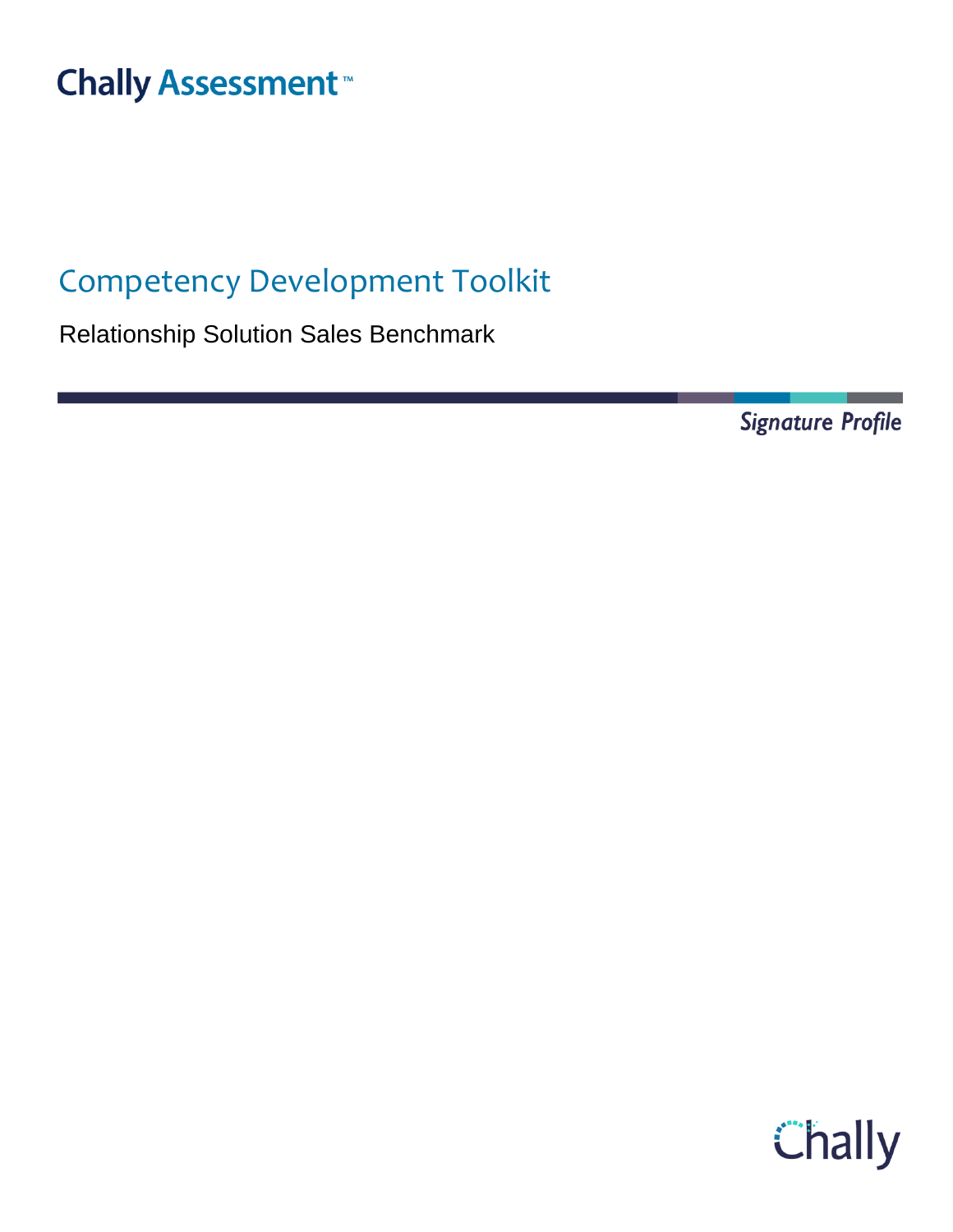### Benchmark Profile Description

The Relationship Solution Sales role is responsible for acquiring new customers and servicing existing ones within an assigned territory/market – usually 20/80 ratio of new to existing business. The emphasis is on maintaining and growing sales within existing accounts by identifying additional needs and other departments/ functions within the customer organization who can benefit from their solution. They are tasked with strengthening relationships with multiple constituents within assigned accounts and for advocating on their behalf, making it easy to do business with their firm.

### Predictive Competencies

- Tailors Style to Fit Customer Expectations
- Solicits and Acts on Customer Feedback
- Builds Business by Proactive Customer Contact
- Measures Personal Success by Achieving/Exceeding Quota
- Seeks Professional Recognition
- Adapts Sales Approach to Match Buyer Motivations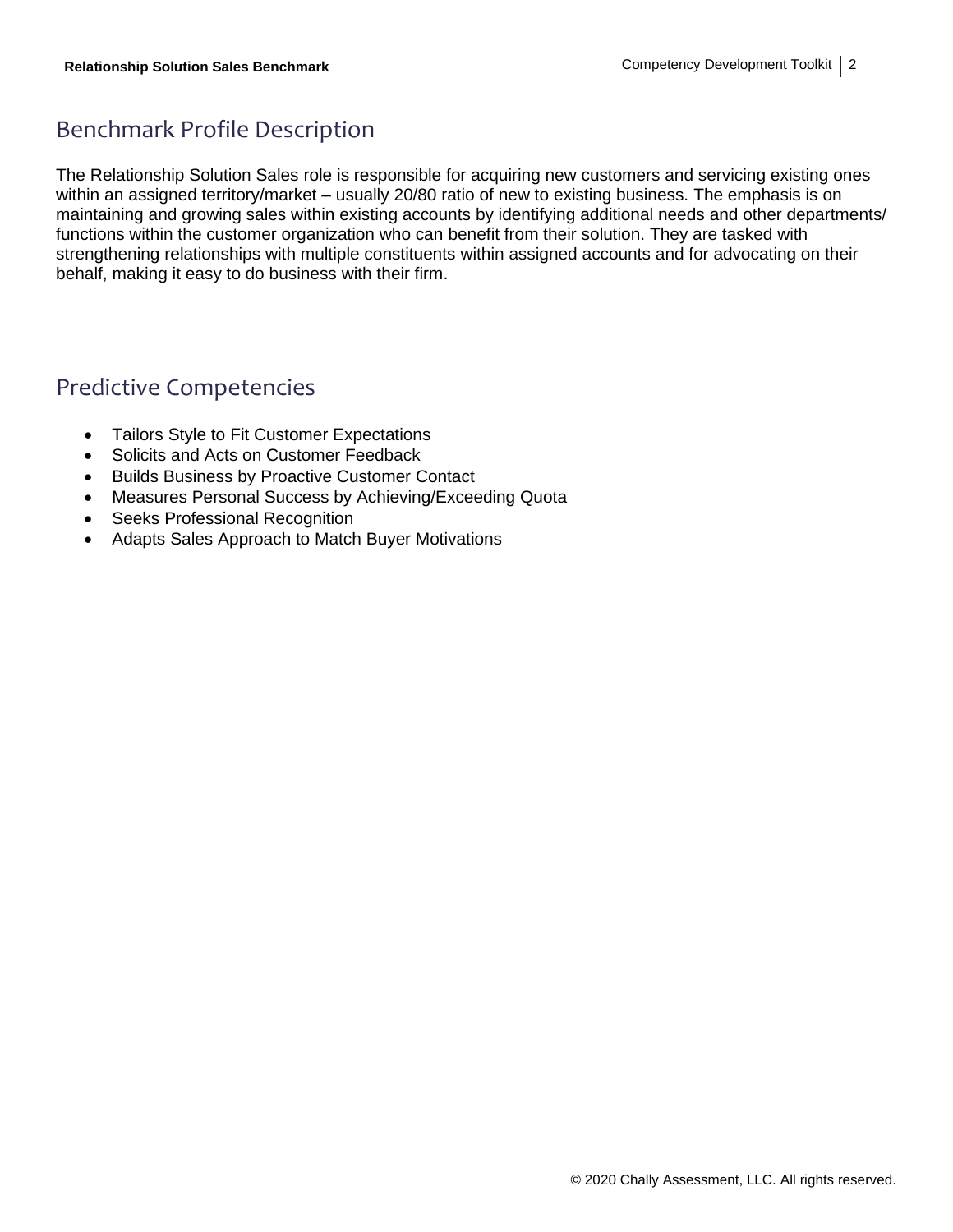### Tailors Style to Fit Customer Expectations

Tailors image to fit customer expectations; adapts to different situations with sincerity and realism, taking care to avoid obvious role-playing or acting; recognizes the value of first impressions; studies the image or style with which customers are most comfortable and adopts the conversational style and language most trusted by them

| <b>LOW SCORES</b>                                                                                                                                         | <b>HIGH SCORES</b>                                                                                                                                               |
|-----------------------------------------------------------------------------------------------------------------------------------------------------------|------------------------------------------------------------------------------------------------------------------------------------------------------------------|
| May blatantly promote company or self without<br>ш<br>anticipating how the customer will respond                                                          | Exhibits interest and commitment through involvement<br>in industry activities                                                                                   |
| Fails to do the homework on a prospect or customer<br>×<br>that would identify or verify the image that would be<br>consistent with customer expectations | Quietly promotes self and company in a manner that is<br>a.<br>respected by and gains credibility with the customer                                              |
| By focusing so intently on own style and objectives,<br>ш<br>fails to make it a priority to establish and reinforce                                       | Before the first impression is made, becomes familiar<br>with customers, their business, and how success has<br>been achieved with similar customers in the past |
| credibility with the customer<br>May ignore or fail to be concerned with the image<br>п<br>projected to others                                            | Recognizes the business etiquette (such as dress and<br>speech) appropriate to a situation                                                                       |
| May be inflexible about changing personal style to<br>accommodate a customer who would be more<br>comfortable with or impressed by something different    | Has the ability to read people and react to individual<br>needs<br>Assumes the appropriate professional level to match                                           |
|                                                                                                                                                           | the customer                                                                                                                                                     |
|                                                                                                                                                           | Adjusts own communication style to ensure that the<br>message is heard and to encourage dialogue                                                                 |

#### Mindset Tips:

- Remember that first impressions are critical, therefore arm yourself with knowledge that will help you to build credibility and prove to the customer that you can meet their expectations.
- Understand that as different customers have different expectations, it is impossible to work from a script having an agenda for the meeting is fine, but personalize it by providing materials that will have the best impression on the customer.
- Realize that knowledge is power researching your customers before visiting them will provide you with the information you need to appeal to your customers' personal preferences.
- You never get a second chance to make a first impression therefore it only makes sense to study customers carefully in order to ascertain what they expect from your meeting and then provide it.

- **■** Use the internet or any public domain sources to research the background of the company and gain insight into their corporate image – whether it be a company of MBA's, technical experts, or innovators.
- Before meeting with customers, work to understand their expectations gather testimonials and other materials that will make the best impression.
- Read the Annual Report of the company before the first visit, as it contains valuable information about the company's mission, vision, strategic priorities, and values.
- Build a portfolio of materials that will demonstrate how you have helped companies similar to the customer's to succeed.
- Be prepared with the requisite support material, data, examples and customer stories you think will most establish trust and credibility with the customer.
- Understand the unwritten personality of the company education level, style of dress, company jargon and attempt to mirror that style in each interaction.
- **■** Use speaking patterns, gestures, and vocabulary that are compatible with those in the customer organization.
- Role-play with a colleague or superior so that you can practice modifying your approach for different customers.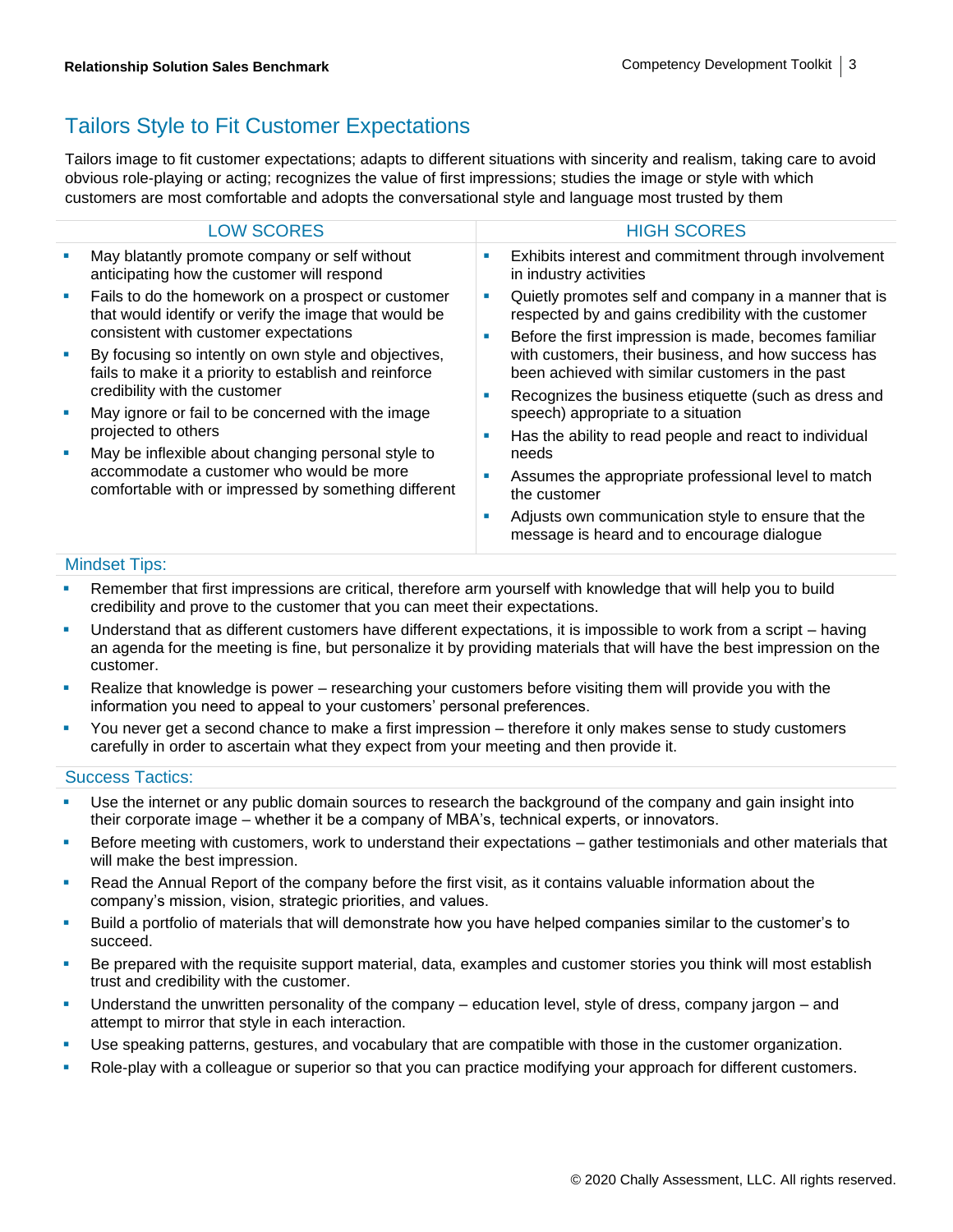### Solicits and Acts on Customer Feedback

Seeks customer feedback regularly to verify satisfaction and uncover minor issues which could escalate if left unattended; solicits suggestions for continuous improvement and demonstrates personal attention to the customer even when there is no problem; listens to feedback without judgment or defensiveness, remaining focused on results rather than personal feelings; stays logical and objective and refrains from expressing personal frustrations; ensures future business by anticipating and removing potential sources of dissatisfaction

|    | <b>LOW SCORES</b>                                                                                                                                                                                                                                    |    | <b>HIGH SCORES</b>                                                                                                     |
|----|------------------------------------------------------------------------------------------------------------------------------------------------------------------------------------------------------------------------------------------------------|----|------------------------------------------------------------------------------------------------------------------------|
|    | Assumes that a customer will speak up if there are<br>problems but is otherwise satisfied                                                                                                                                                            | ×  | Demonstrates continued personal attention to the<br>customer, calling regularly and soliciting suggestions             |
| a. | Tends to 'let sleeping dogs lie' and is reticent to<br>search for problems that may be in the early stage of<br>development<br>Finds it difficult to keep emotions in check and remain<br>logical when presented with suggestions for<br>improvement |    | for improvement                                                                                                        |
|    |                                                                                                                                                                                                                                                      | ш  | Disciplined and consistent in initiating contact with the<br>intent of monitoring satisfaction and detecting potential |
|    |                                                                                                                                                                                                                                                      |    | problems                                                                                                               |
|    |                                                                                                                                                                                                                                                      | п  | Welcomes opportunities to demonstrate a willingness<br>to make the customer's experience even better                   |
|    | Takes customer feedback or criticism as a personal<br>jab and may inappropriately display a negative<br>response                                                                                                                                     | ×, | Aims emotional intensity at addressing a customer's<br>needs or concerns, not at the customer personally               |
|    |                                                                                                                                                                                                                                                      | ×  | Does not allow the mood or feeling about a customer<br>to alter the degree or quality of the follow-up                 |
|    |                                                                                                                                                                                                                                                      | п  | Maintains a business relationship versus a social<br>relationship in 90% of the contact                                |
|    |                                                                                                                                                                                                                                                      |    |                                                                                                                        |

#### Mindset Tips:

- **•** Understand the importance of maintaining regular contact with customers through regular visits so that you can monitor satisfaction levels and address potential problems.
- Take personal responsibility for uncovering possible issues do not wait for the customer to complain, but search for seeds of dissatisfaction and immediately address them.
- Use feedback from customers to identify ways to serve them better in the future and view their complaints as challenges that, once overcome, will improve your relationship with them.
- **EXECT** Realize that everyone is eventually faced with a customer complaint therefore it only makes sense to remain objective and work to address the problem.
- Commit to demonstrating personal attention to customers even when there are no problems evident doing so will prevent issues from snowballing and convey a sense of caring to your customers.

- **Regularly collect feedback from customers about the quality of products and services they receive from you and** your organization.
- Check-in with customers frequently, outside a sales situation, to inquire about their level of satisfaction.
- **•** Train yourself to regularly call on customers so that you can spot potential problems before they get out of hand.
- Do not wait for customers to contact you with complaints be proactive by designing a detailed call schedule that includes questions that will unearth areas that require improvement.
- Thank customers for alerting you to problems with your products or services customers who complain may be more open to doing business in the future.
- Actively solicit feedback on where you could provide better service use this information to improve your performance and demonstrate dedication to your customers.
- Start each customer call by talking about what has worked well in the past, and what you can be doing differently to serve them better.
- Respond to customer complaints and issues in a calm, non-defensive manner; acknowledge their right to raise issues and concerns.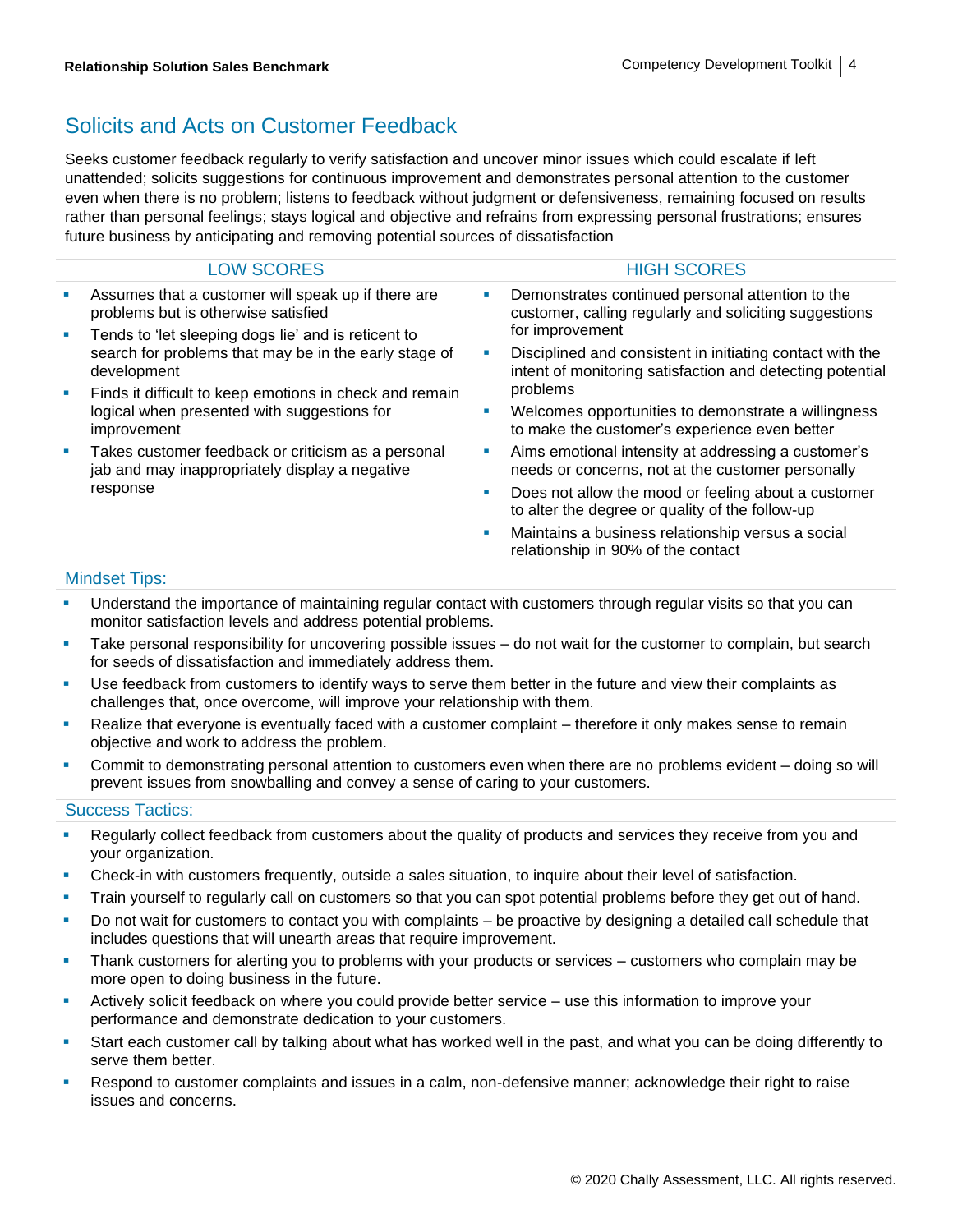### Builds Business by Proactive Customer Contact

Takes a proactive approach to finding additional business opportunities; comfortable with the networking and cold calling needed to find new prospects and customers; takes the lead in meeting people and building a contact base for new business development

|                             | <b>LOW SCORES</b>                                                                                                                                   |    | <b>HIGH SCORES</b>                                                                                        |
|-----------------------------|-----------------------------------------------------------------------------------------------------------------------------------------------------|----|-----------------------------------------------------------------------------------------------------------|
| $\mathcal{L}_{\mathcal{A}}$ | Becomes discouraged by rejection and waits for<br>prospects to raise their hands in interest                                                        |    | Investigates all possibilities in a quest for additional<br>business                                      |
| a.                          | Treats prospecting as an activity to occupy slow<br>periods                                                                                         | M. | Remains focused on the objective of expanding the<br>customer base                                        |
| $\mathcal{L}_{\mathcal{A}}$ | Lacks persistence in seeking new business<br>opportunities                                                                                          |    | Gives priority to building a contact base for new<br>business development                                 |
| $\mathcal{L}_{\mathcal{A}}$ | Timid about meeting people with the intent to interest<br>them in the product offering                                                              | ш  | Comfortable cold calling on prospects and building a<br>network of contacts to find new leads             |
| a.                          | Uncomfortable with the personal interactions required<br>to build the network of contacts needed to continually<br>supply additional business leads | ш  | Keeps a high profile in organizations or activities that<br>attract the interest of prospective customers |
|                             |                                                                                                                                                     |    |                                                                                                           |

#### Mindset Tips:

- Accept rejection as part of the job do not allow the chance of someone saying no prevent you from taking the lead in expanding your customer base.
- Remember that when a prospect rejects your products or services, they are not making a comment about you  $$ remain objective and move on to the next potential lead.
- **■** Understand that there is no shame in promoting your offerings to people you do not know if your prospects are also businesspeople, odds are they have had to do the same thing in order to build their customer base.
- Always be prepared with a statement of your organization's capabilities and be able to customize it to each individual prospect – this way you will not be as nervous when you are needed to make a cold call or talk to a potential prospect during a social function.

- **EXECT** Make time in your weekly schedule to devote to networking and prospecting activities make expanding your customer base your top priority.
- Do not limit your prospecting to those who show an obvious interest in your offering commit to actively seeking new customers and view rejection as part of the job.
- Objectively examine the rejections you receive ask yourself if you could have done something to turn the call into a positive one.
- Develop a script that will assist you in remaining in control of the interaction include questions that will enable you to uncover opportunities within the prospect's organization.
- Commit to maintaining a high profile at activities in which you may find potential customers take the lead in meeting people and then steering the conversation toward potential sales opportunities.
- Research your competition's key customers and identify contacts within those companies network with your competition's customers to assess their satisfaction with the competition and capitalize on opportunities to displace your competition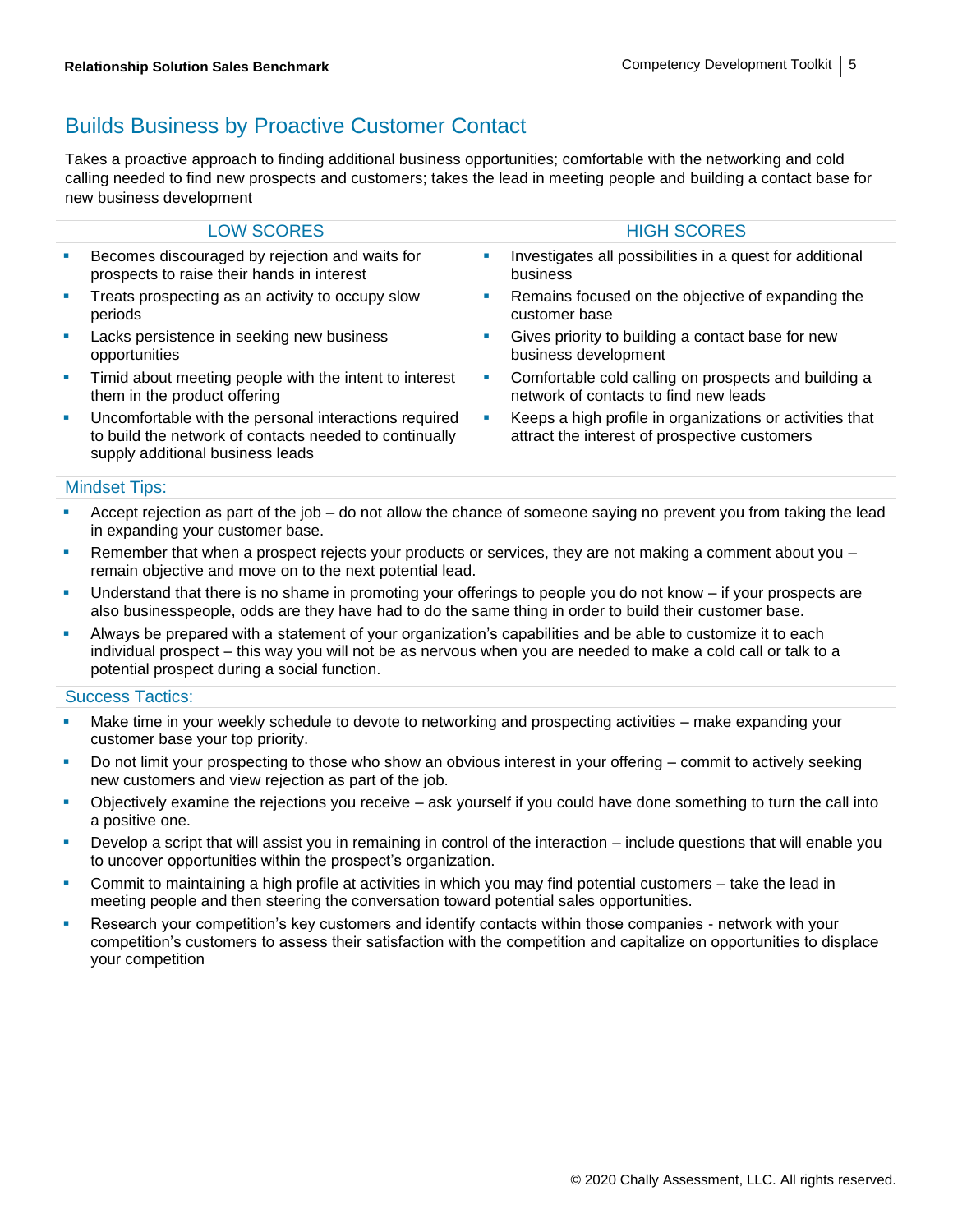### Measures Personal Success by Achieving/Exceeding Quota

Takes pride in consistently meeting or exceeding quota and assumes personal responsibility for monthly sales attainment; continually pushes self and uses that stress as a positive driver to focus on the tactics which will produce the necessary sales results

|   | <b>LOW SCORES</b>                                                                                                                                                                                                                     |   | <b>HIGH SCORES</b>                                                                                                        |
|---|---------------------------------------------------------------------------------------------------------------------------------------------------------------------------------------------------------------------------------------|---|---------------------------------------------------------------------------------------------------------------------------|
| п | May adopt a casual or relaxed approach that fails to<br>project personal dedication to achieving or surpassing<br>sales targets                                                                                                       | ш | Driven to achieve or exceed targeted results and uses<br>sales as a means to get there; hungry to be a top<br>producer    |
| × | May be satisfied with moderate growth in sales                                                                                                                                                                                        | ш | Holds results achievement to a high personal standard                                                                     |
| × | May not sustain the intensity needed to consistently<br>meet or exceed sales objectives                                                                                                                                               | ш | Believes in taking personal responsibility for the level<br>of success achieved                                           |
| × | Is comfortable with achieving average results, rising<br>above the bottom of the performance chart but not<br>striving to be the best                                                                                                 | ш | Thrives in a traditionally competitive sales<br>environment and uses sales as a vehicle for<br>measuring personal success |
| × | Lowers goals to reach a level of success that is easier<br>to accomplish                                                                                                                                                              |   | Balances drive and intensity that characterize their<br>sales approach with giving customers attention and                |
| ш | Prefers a more predictable and stable work<br>environment in which personal compensation is not so<br>closely tied to production results                                                                                              |   | time needed to ensure continued satisfaction                                                                              |
|   | $\mathbf{A}$ and $\mathbf{A}$ are assumed to the second second terms of the second second second second second second second second second second second second second second second second second second second second second second |   |                                                                                                                           |

#### Mindset Tips:

- **Challenge yourself to change behavior patterns that could hinder your performance.**
- Push yourself to compete with co-workers do not allow yourself to slip to the bottom of the performance charts out of a fear of hurting others' feelings.
- Take stock of where you want to be in your career use sales as a means of satisfying those personal goals.
- Make small, gradual adjustments to your work habits seeing the results from these small changes will inspire you to make more modifications, until you achieve the results you desire.
- Since you are not especially driven to exceed sales goals for their own sake, find what motivates you and use that inspiration to become a top producer.

- Compare your results with those of others analyze where you may be falling short.
- Increase the number of sales calls you make the greater the number of sales calls, the greater the odds of making a sale.
- Gradually increase sales objectives until you reach the level of your peers.
- **E** Take each month at a time analyze each month's results and try to improve upon them.
- If possible, go on a sales call with a top producer and take note of the techniques they use to ensure they meet and exceed sales goals – implement these techniques in your own work routine.
- Seek the advice of superiors and colleagues find out what they do to maintain the intensity required to be a top producer.
- Commit to increase your output by a set amount each week or month, when you feel comfortable reaching that goal, increase it again – repeat until you are on par with other top producers.
- Analyze your work schedule eliminate distractions that take your focus away from meeting sales goals.
- Find a colleague with whom you can pair yourself critique each other's work patterns and provide motivation for each other when intensity and drive are lacking.
- Set a new goal each month or week and do whatever is necessary to achieve it.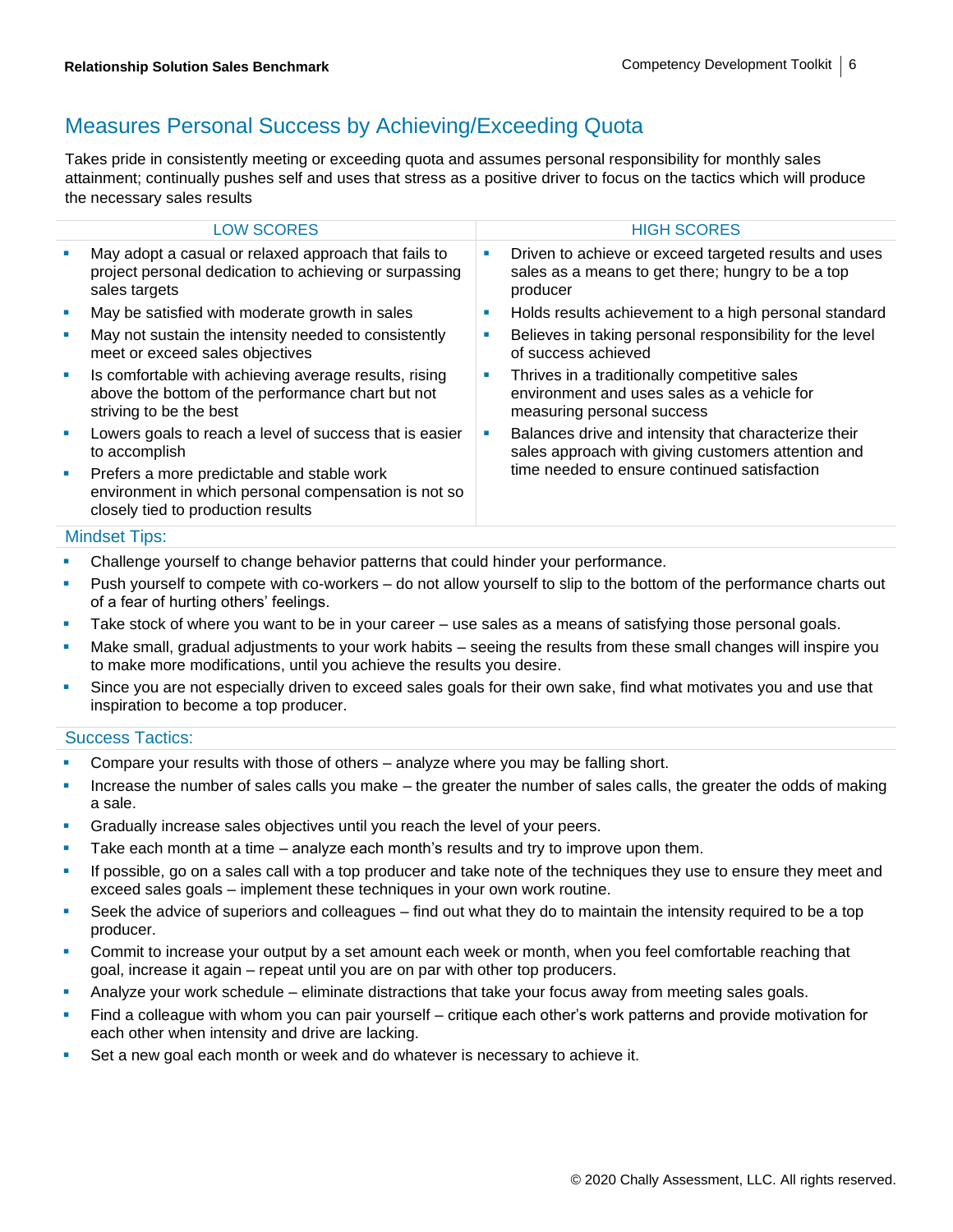### Seeks Professional Recognition

Uses position and prestige to positively influence others; enjoys public recognition and acclaim of achievements; wants to be seen as important and establishes credibility through title and credentials

|   | <b>LOW SCORES</b>                                                                                                                                                                                           |        | <b>HIGH SCORES</b>                                                                                                                                                                |
|---|-------------------------------------------------------------------------------------------------------------------------------------------------------------------------------------------------------------|--------|-----------------------------------------------------------------------------------------------------------------------------------------------------------------------------------|
| × | Self-conscious about a public display of success and<br>achievement and may diminish own ability to influence<br>others by downplaying achievements and capabilities                                        | ш      | Seeks the rewards and public recognition that define<br>success and elevate status in the eyes of those<br>individuals they want to influence or impress                          |
| ш | Expecting accomplishments to speak for themselves,<br>they may find it difficult to establish credibility with or<br>make an impression on individuals unfamiliar with any<br>professional credentials      | ш<br>ш | Uses credentials as a means to establish credibility<br>Uses public acknowledgement of professional status<br>and accomplishment as a tool to make a positive<br>impact on others |
| × | May associate a widely acclaimed role with bragging<br>and could miss opportunities to have an impact on<br>others because they're uncomfortable being singled<br>out and publicly acknowledged for success | ш      | Gets people to take notice and give attention by<br>promoting own accomplishments and publicizing any<br><b>SUCCESS</b>                                                           |

#### Mindset Tips:

- **EXTENT Act as your own public relations expert do not expect your accomplishments to speak for themselves.**
- **Remember that trying to contradict praise can have the opposite effect of drawing more attention to you.**
- Remain gracious commit to accepting accolades with a grateful or appreciative smile.
- **EXECT** Realize that accepting praise graciously will earn you the respect of your followers without compromising your low profile.
- Understand that there is nothing wrong with being acknowledged for a job well done it increases credibility among colleagues and subordinates.
- **•** Admit that you deserve and need a certain amount of recognition suppressing this need may cause resentment.
- **EXECT** Accept public accolades for your work as a means of bolstering your influence over others.
- **EXECT** Learn that if you don't acknowledge your own efforts, no one else will it is up to you to make others aware of your accomplishments.
- Do not see self-promotion as bragging so long as your efforts simply seek to make others aware of your accomplishments, no harm will be done.
- Remember that unless you make your credentials known, others may not take your authority seriously.
- **•** Realize that although influencing others from behind the scenes is fine, certain situations call for a more authoritative approach.
- Rather than focusing on the discomfort public praise causes you, focus on what you can do with the credibility and respect that comes from that praise – it will make accolades more tolerable.

- Build credibility by promoting your efforts and gaining the recognition you deserve.
- Ask that the recognition you gain be delivered in a more low key fashion.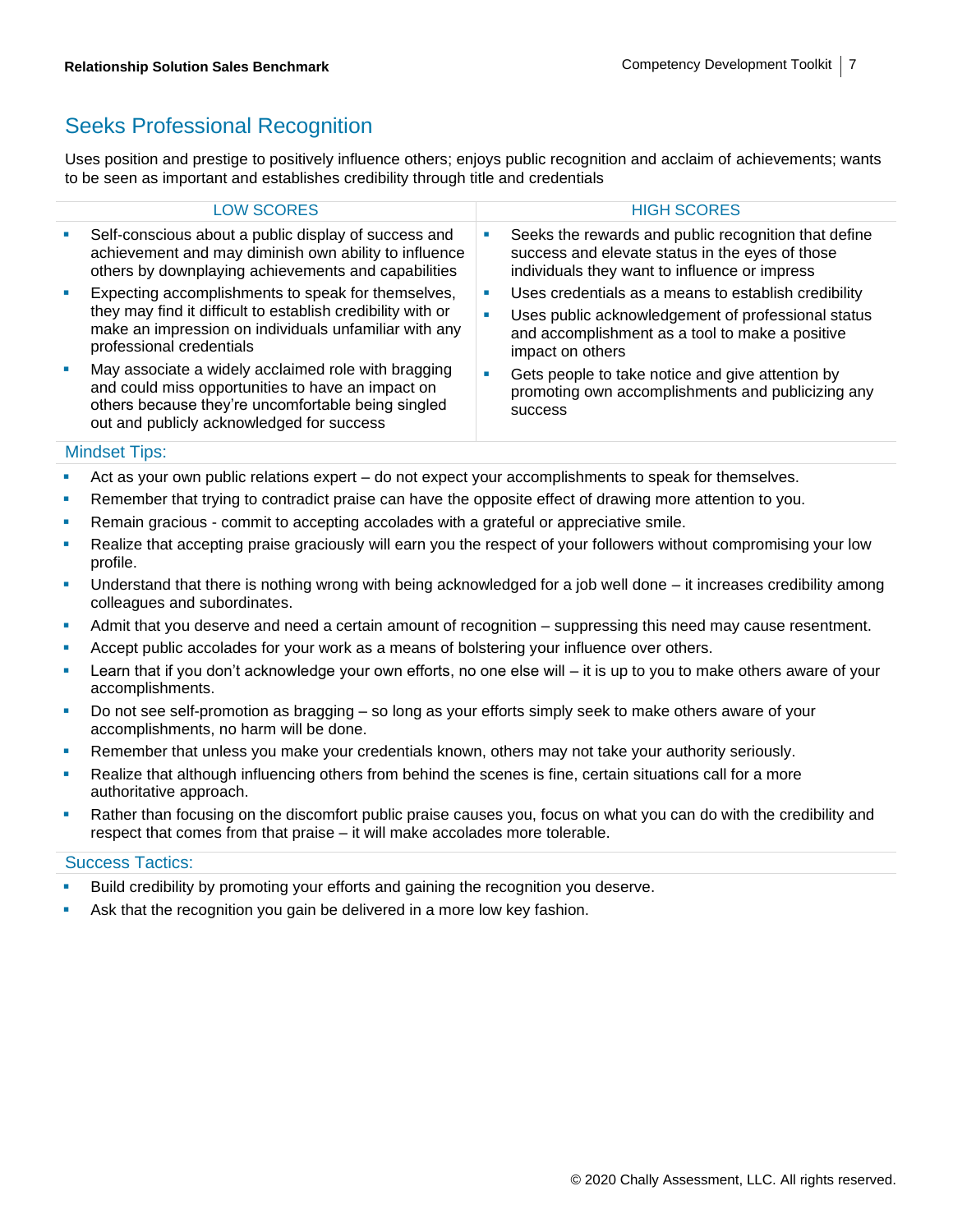### Adapts Sales Approach to Match Buyer Motivations

Gathers essential information to determine the benefits others need in order to be sold; willing to adjust approach to fit different buyer motivations; influences or persuades others by determining how the other individual can benefit, and then communicates those advantages

|                        | <b>LOW SCORES</b>                                                                                                                                                                                                 | <b>HIGH SCORES</b>                                                                                                             |
|------------------------|-------------------------------------------------------------------------------------------------------------------------------------------------------------------------------------------------------------------|--------------------------------------------------------------------------------------------------------------------------------|
| <b>CONTRACTOR</b><br>× | May not be committed to researching what benefits<br>the prospect needs in order to be sold<br>Might not recognize that prospects have different<br>buying motivations and may sell the same way to all<br>people | Will work to acquire the information needed to<br>determine what benefits will motivate prospects to<br>make a buying decision |
|                        |                                                                                                                                                                                                                   | Able to use knowledge gleaned about prospect needs<br>to vary sales approach according to different buyer<br>motivations       |

#### Mindset Tips:

- **•** Treat prospects as individuals and seek to understand their unique needs, expectations, and motivations work to determine what is important to each customer and then appeal to that hot button.
- **•** Don't make assumptions about a new prospect based on past experiences treat each situation and prospect as a blank slate.
- Remember that the best salespeople work to understand the other party's point of view and then position the benefits in a customer-oriented way in order to achieve buy-in.
- **•** Seek to understand each prospect's unique decision-making and buying criteria and ensure you appeal to those needs in your sales approach – for example, if the customer is concerned with being on the cutting edge of technology, be sure to appeal to that motivator in your routine.

- **■** Develop a formal process for understanding the customer's viewpoint and then select the most appropriate sales approach.
- Work with a colleague who accurately assesses customer motivations; take note of the methods this person uses to determine what sales approach will gain buy-in.
- Prepare and ask a variety of open-ended questions to elicit as much information as possible from prospects about their needs, expectations, and key priorities so that you can vary your sales approach accordingly.
- Analyze your past few sales calls check to see if you successfully vary your sales approach to suit the prospect or if you're taking a one-size-fits-all approach. Make the necessary changes.
- Role-play with a colleague or superior so you can practice uncovering specific motivators and then varying your sales approach to appeal to the other party's point-of-view.